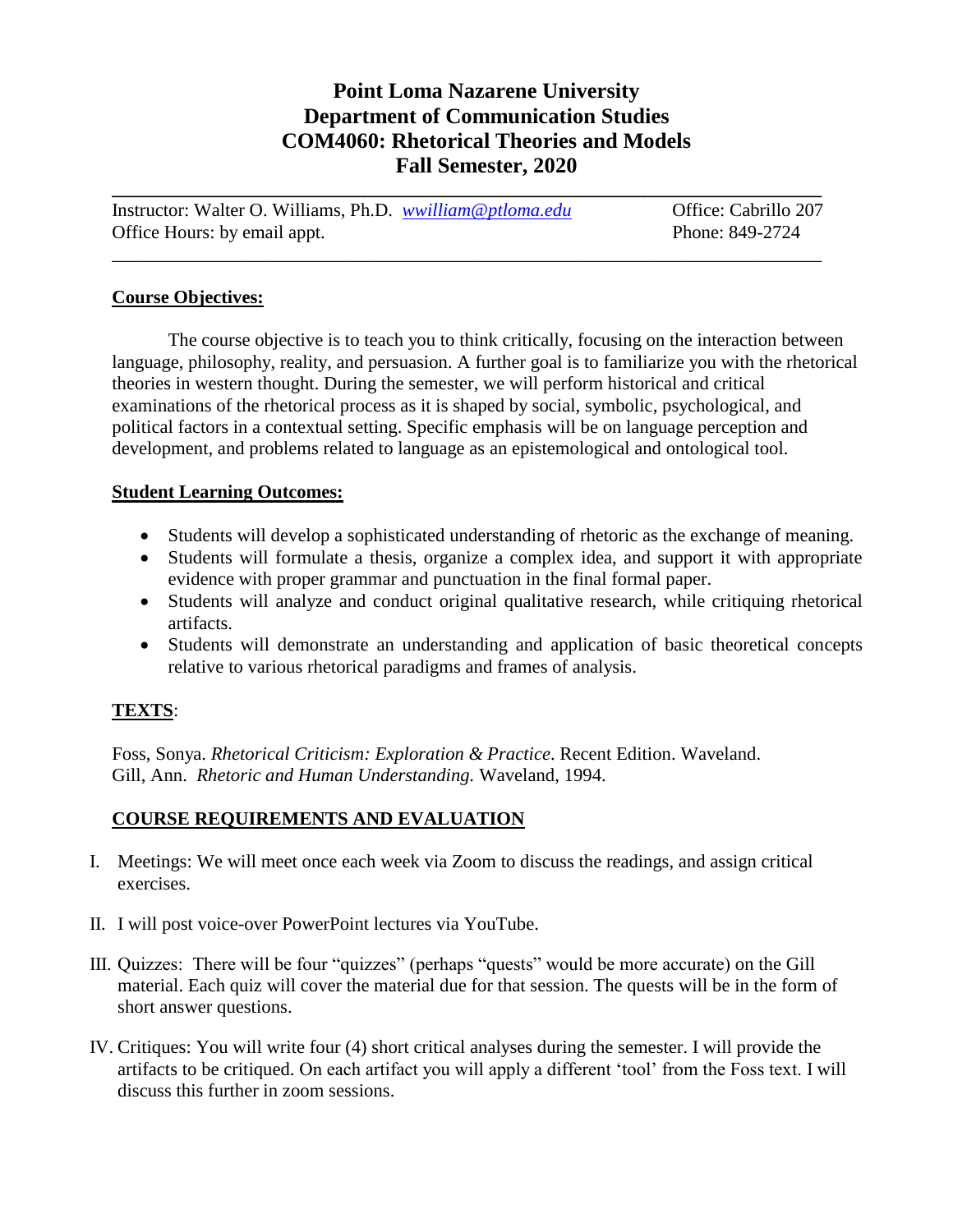- V. Final Rhetorical Critique: you will further develop a rhetorical critique on one of the artifacts you analyzed during the semester. Papers should be between 1500 and 2000 words. MLA style manual should be used throughout.
- VI. You will make a YouTube presentation to the class summarizing the findings of your final Rhetorical Critique. The presentation should (again) be extemporaneous in style, 10-15 minutes in length (no longer!).

|  | <b>100 POINT GRADING SCALE:</b> |  |
|--|---------------------------------|--|
|  |                                 |  |

| <b>GRADE</b> | <b>POINT VALUE</b> |
|--------------|--------------------|
|              |                    |
| A            | 93-100             |
| $A-$         | 90-92              |
| $B+$         | 87-89              |
| В            | 83-86              |
| $B-$         | 80-82              |
| $C+$         | 77-79              |
| $\mathsf{C}$ | 73-76              |
| $C-$         | 70-72              |
| $D+$         | 67-69              |
| D            | 63-66              |
| $D-$         | $60 - 62$          |
| F            | $0 - 59$           |

Grading for this course will be determined in the following manner: